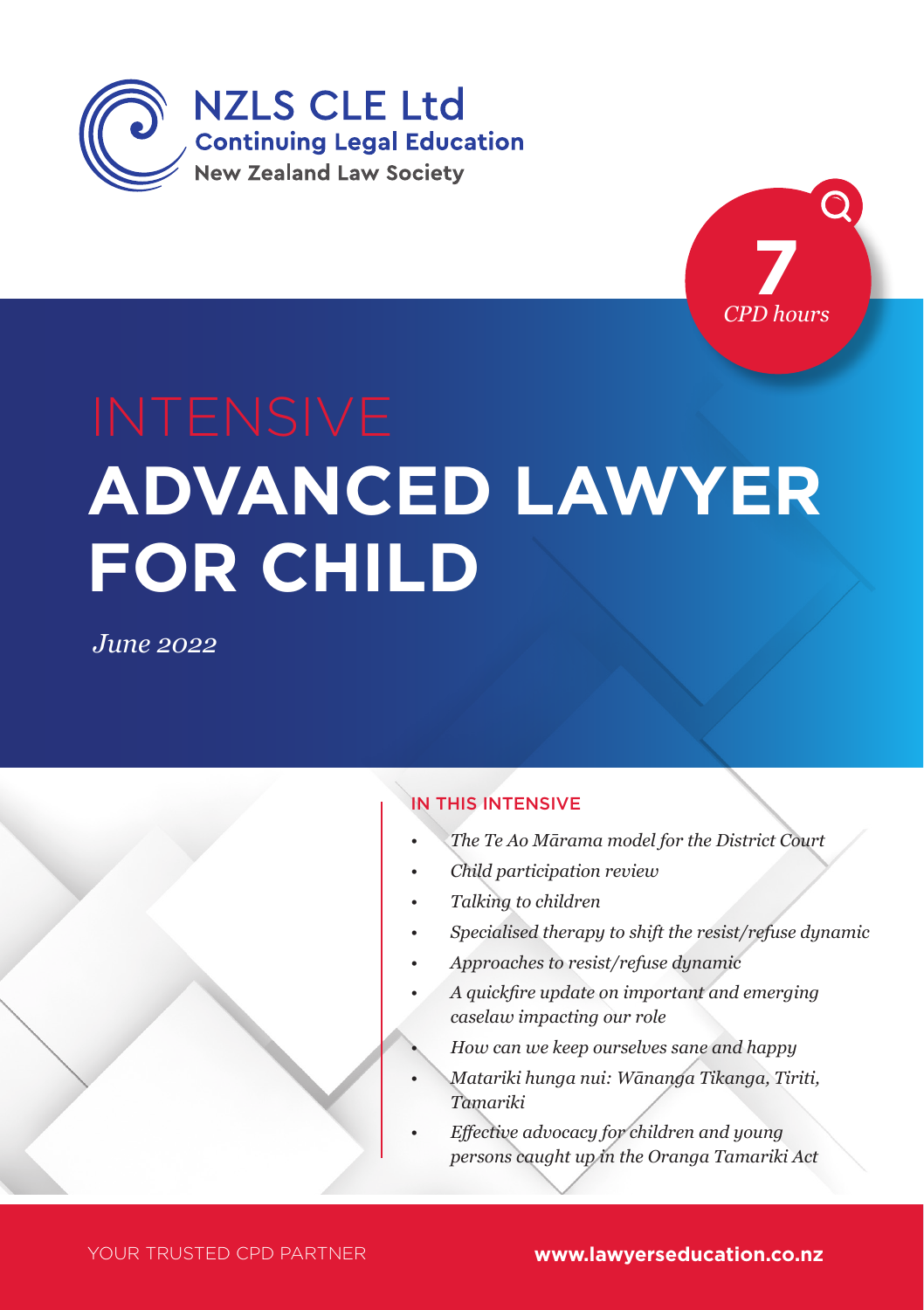# **ADVANCED LAWYER FOR CHILD** FROM THE CHAIR

**7** *CPD hours*



*Tēnā koutou katoa. Greetings to you all. It is with much excitement that I present the programme for our Advanced Lawyer for Child Intensive. This event was last convened four years ago, and the opportunity to gather in person to collaborate, upskill and socialise, will be eagerly embraced I am sure. The role of Lawyer for Child must evolve and develop in tune with cultural practices, societal changes, political developments, and more. There is much to discuss after four years; expectations and pressures have increased, and COVID-19 has resulted in many in our position feeling as if they are having to fulfil the role in increasing isolation. It is crucial we stay abreast of the constant changes and this intensive ensures you are brought up to date with developments and are equipped to improve and strengthen your skill set. It will also provide a fantastic opportunity to reconnect with colleagues from throughout the country, gain increased expertise in meeting with children, strive to do more in the area of cultural competency, be guided to better protect children's interests when a relationship with both parents appears to be impossible to secure, and so much more. I believe we have secured the best possible presenters for you and look forward with much anticipation to sharing their wealth of knowledge and experience with you all on the day.*

*Ngā manaakitanga*

**Susie Houghton**

| <b>LEARNING</b><br><b>OBJECTIVES</b> | In this intensive you will be:<br>• Provided with the latest developments to challenge your<br>own best practice model.<br>Guided by experts to increase your expertise and skill set.<br>$\bullet$ |
|--------------------------------------|-----------------------------------------------------------------------------------------------------------------------------------------------------------------------------------------------------|
| <b>WHO</b>                           | All experienced Lawyers for Child who want to be updated on                                                                                                                                         |
| <b>SHOULD</b>                        | the latest developments and trends to take your practice to                                                                                                                                         |
| <b>ATTEND</b>                        | the next level.                                                                                                                                                                                     |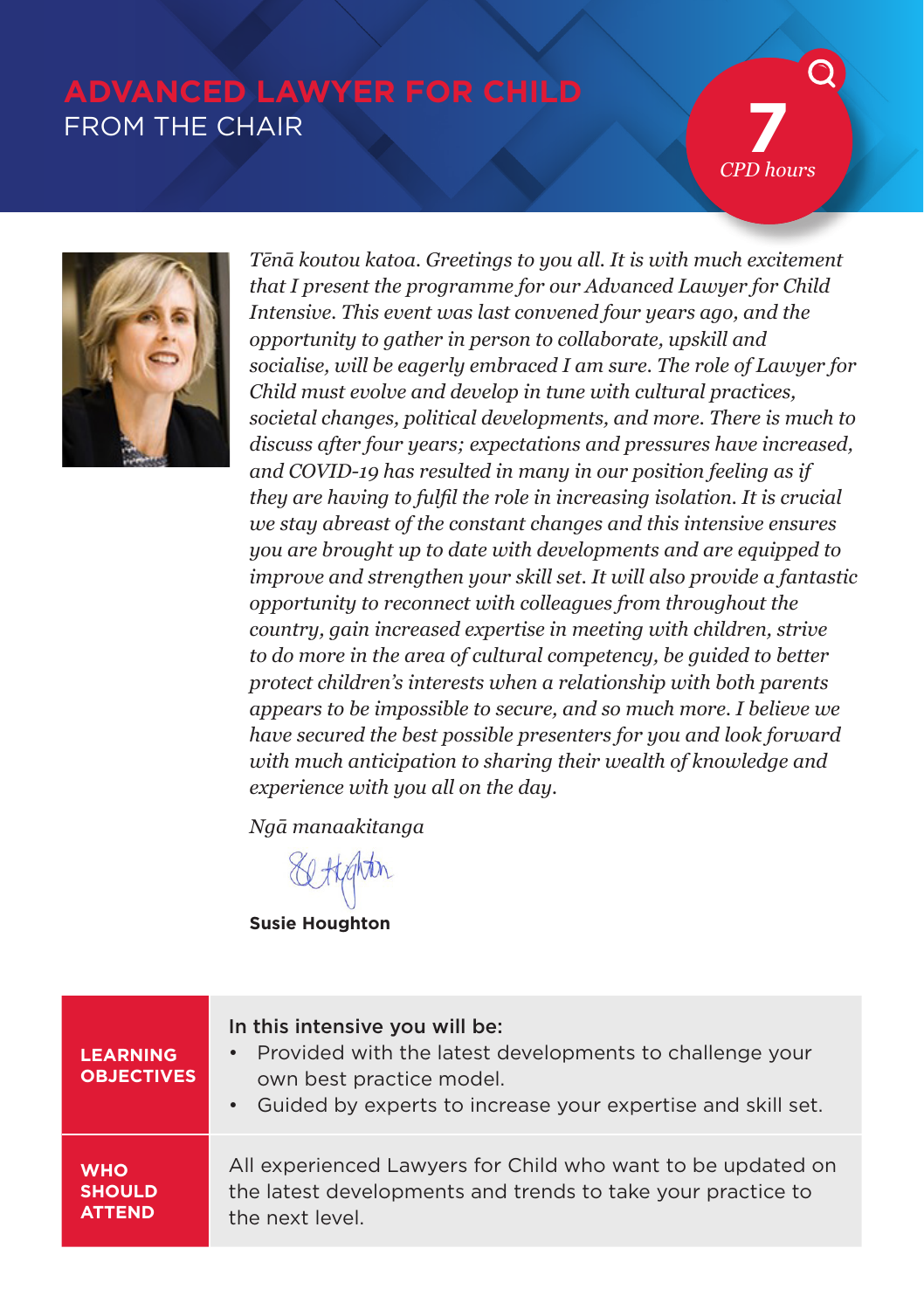| 8.00-8.30<br>8.30-8.40 | <b>REGISTRATION</b><br><b>INTRODUCTION TO THE DAY: Chair - Susie Houghton</b>                                                                                                                                                                                                                                                                                                                                                                                                                                                                                                   |  |  |  |  |
|------------------------|---------------------------------------------------------------------------------------------------------------------------------------------------------------------------------------------------------------------------------------------------------------------------------------------------------------------------------------------------------------------------------------------------------------------------------------------------------------------------------------------------------------------------------------------------------------------------------|--|--|--|--|
| 8.40-9.20              | <b>SESSION 1: THE TE AO MARAMA MODEL FOR THE</b><br><b>DISTRICT COURT - IMPLICATIONS FOR FAMILY LAWYERS</b>                                                                                                                                                                                                                                                                                                                                                                                                                                                                     |  |  |  |  |
|                        | The Chief District Court Judge, Judge Heemi Taumaunu,<br>announced in 2020 a new model for the District Court,<br>reflecting the needs of a multi-cultural Aotearoa, where<br>everyone can seek justice and feel they are heard and<br>understood. The model realises the shared vision for<br>the Court by improving access to justice and enhancing<br>procedural and substantive fairness for all people who<br>are affected by the business of the Court. Principal Family<br>Court Judge Moran will address us on what this will mean<br>for family lawyers in the future. |  |  |  |  |
| <b>Presenter</b>       | Judge Jacquelyn Moran                                                                                                                                                                                                                                                                                                                                                                                                                                                                                                                                                           |  |  |  |  |
| 9.20-10.10             | <b>SESSION 2: CHILD PARTICIPATION REVIEW - CHALLENGE</b><br><b>YOUR THINKING</b>                                                                                                                                                                                                                                                                                                                                                                                                                                                                                                |  |  |  |  |
|                        | Dr Inder will offer an update on findings and<br>recommendations from her child participation review<br>undertaken for the Ministry of Justice. This includes<br>providing an understanding of best practice elements of<br>child participation and highlighting where the gaps are in<br>our current versus best practice. Deb will also present on<br>how we can understand the concept of child participation<br>beyond rights realisation to use in our day-to-day practice.                                                                                                |  |  |  |  |
| <b>Presenter</b>       | Dr Deb Inder                                                                                                                                                                                                                                                                                                                                                                                                                                                                                                                                                                    |  |  |  |  |
| 10.10-10.30            | <b>MORNING TEA</b>                                                                                                                                                                                                                                                                                                                                                                                                                                                                                                                                                              |  |  |  |  |
| 10.30-11.10            | <b>SESSION 3: TALKING TO CHILDREN</b>                                                                                                                                                                                                                                                                                                                                                                                                                                                                                                                                           |  |  |  |  |
|                        | Dr Calvert will provide "how to tips" about interviewing<br>children, as well as an overview of developmental issues<br>to keep in mind, how to address complex issues (family<br>violence or relocation) and manage children resisting<br>contact. Sarah will also look at the complexity of the issues<br>of children's wishes/opinions in light of international law as<br>it is developing in this area.                                                                                                                                                                    |  |  |  |  |
| <b>Presenter</b>       | Dr Sarah Calvert                                                                                                                                                                                                                                                                                                                                                                                                                                                                                                                                                                |  |  |  |  |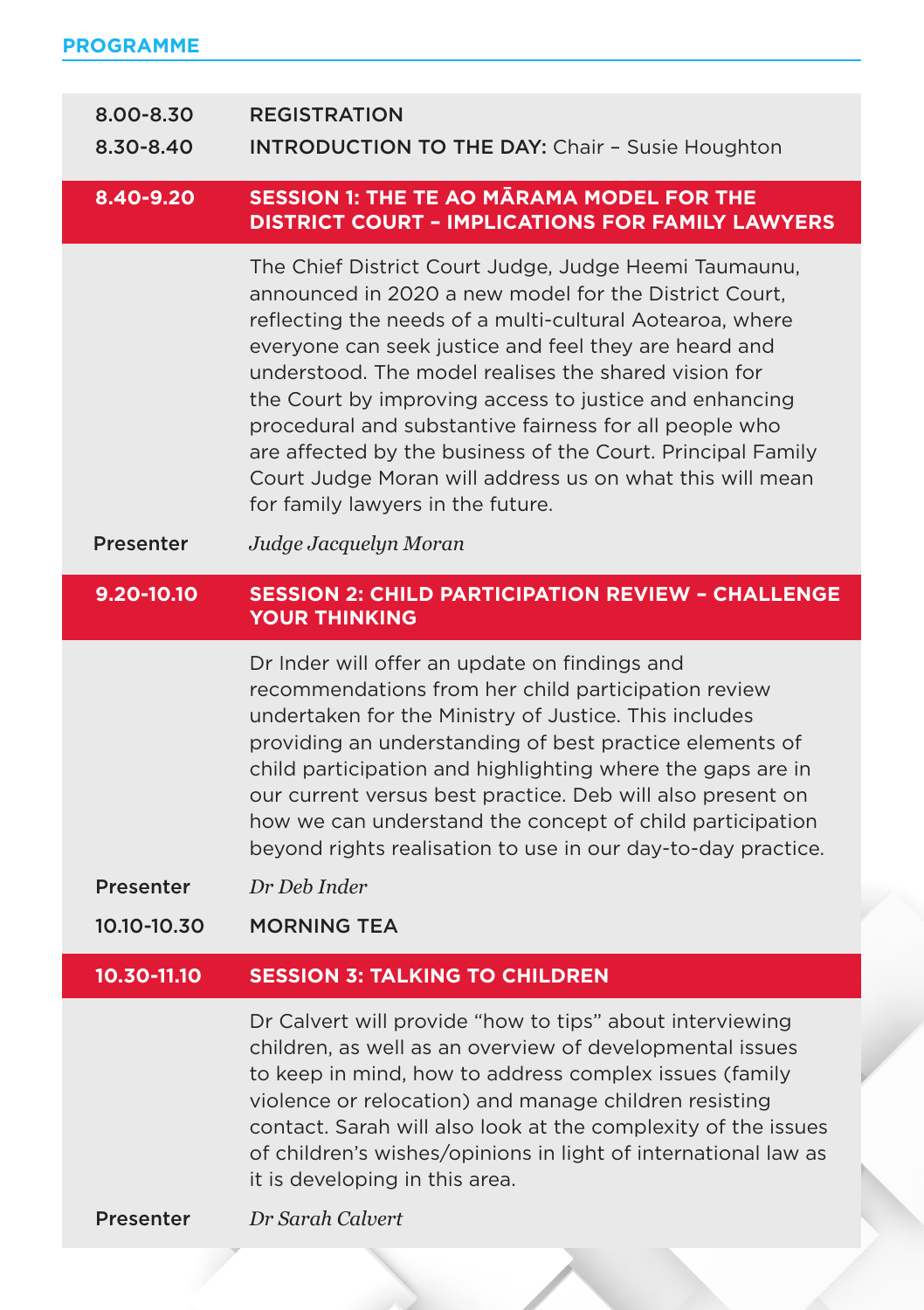#### **11.10-11.50 SESSION 4: SPECIALISED THERAPY TO SHIFT THE RESIST/REFUSE DYNAMIC**

April will present on a specialised therapeutic process for families who are identified with "resist/refuse" dynamics, in which children are resisting or refusing contact with one parent. This model involves the child's entire family system and has been adapted from a prominent United States model to fit into the New Zealand legal system.

Presenter *April Trenberth*

#### **11.50-12.50 SESSION 5: APPROACHES TO RESIST/REFUSE DYNAMIC**

A panel discussion, where Judge Goodwin, Judge Mahon, Pip and Catherine will together discuss the approaches to tackling the resist/refuse dynamic in the court setting and answer questions about approaches in these cases and the importance of working with the Court and psychologists to address the complex issues for children and their families with these dynamics.

Presenters *Judge Alan Goodwin, Judge Antony Mahon, Pip Cobcroft and Catherine Townsend*

12.50-1.40 LUNCH

I

#### **1.40-2.30 SESSION 6: A QUICKFIRE UPDATE ON IMPORTANT AND EMERGING CASELAW IMPACTING OUR ROLE**

 With Vivienne and Alex at the helm, we will traverse some important topics and legal developments that you will not want to miss:

- Section 95 Evidence Act the correct approach and risks
- Confidentiality under s 69 Evidence Act
- Lawyer for Child staying in our lane and Judicial review
- The role beyond domestic Family Court matters:
	- Hague Convention matters Lawyer for Child beyond the paramountcy rule
	- Appellate level practical requirements and further challenges

Presenters *Vivienne Crawshaw QC and Alex Ashmore*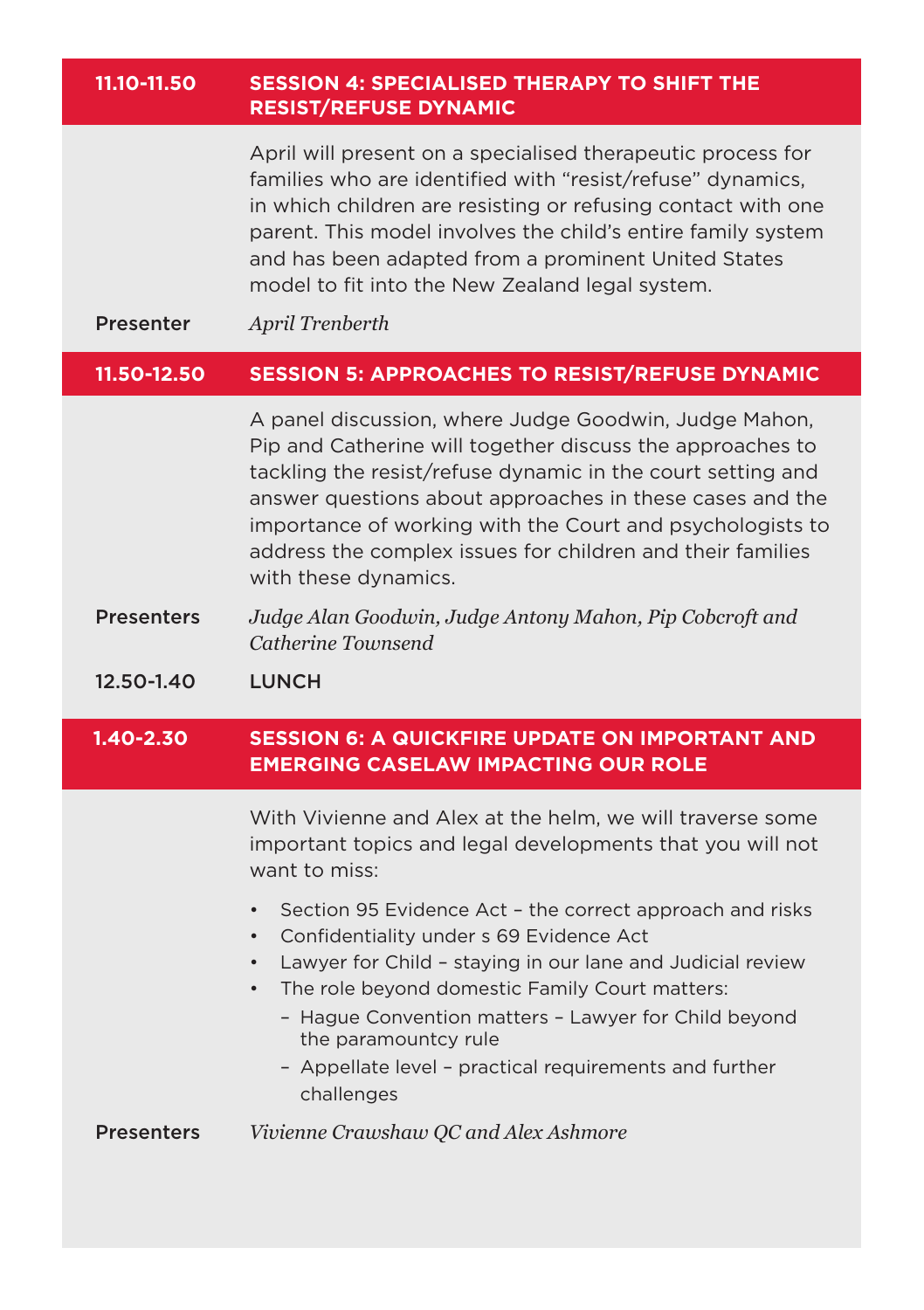#### **2.30-3.10 SESSION 7: HOW WE CAN KEEP OURSELVES SANE AND HAPPY**

Dr Smith presents on how we can keep ourselves emotionally balanced when our cases are complex, the pace of work life is fast, and stress is building. Louise provides practical tips for setting boundaries, along with guidance on professional supervision and what is required to really make it serve its purpose.

- Presenter *Dr Louise Smith*
- **3.10-3.30 AFTERNOON TEA**

#### **3.30-4.10 SESSION 8: MATARIKI HUNGA NUI: WĀNANGA TIKANGA, TIRITI, TAMARIKI**

Matariki provides us with an opportunity to reflect on the years gone and to define our plans for the years ahead. As we journey towards transformative change in the Family Court, we need to consider: What are our plans? Is upskilling in te reo Māori and tikanga Māori part of our professional development? What does best practice look like for us as Lawyers for Child? Corin will take you through the basics of tikanga Māori, wellbeing from a te ao Māori view, s 7AA, Te Tiriti, and the obligations that we must discharge whenever we represent children.

Hiwa-i-te-rangi horahia ō hua mātinitini ki te Āpōpō.

Presenter *Corin Merrick* 

#### **4.10-4.50 SESSION 9: EFFECTIVE ADVOCACY FOR CHILDREN AND YOUNG PERSONS CAUGHT UP IN THE ORANGA TAMARIKI ACT**

This session will cover how to try and give effect to the provisions in the Oranga Tamariki Act to ensure a holistic and creative outcome is achieved for your client, particularly if they are also caught up in the Youth Justice system or as they transition to independence from care. Catherine will take us through how to utilise the Crossover Court, how it works, how we can assist our clients and discuss alternatives if there is no Crossover Court.

Presenter *Catherine Cull*

**4.50-5.00 SUMMARY OF THE DAY – CHAIR: SUSIE HOUGHTON**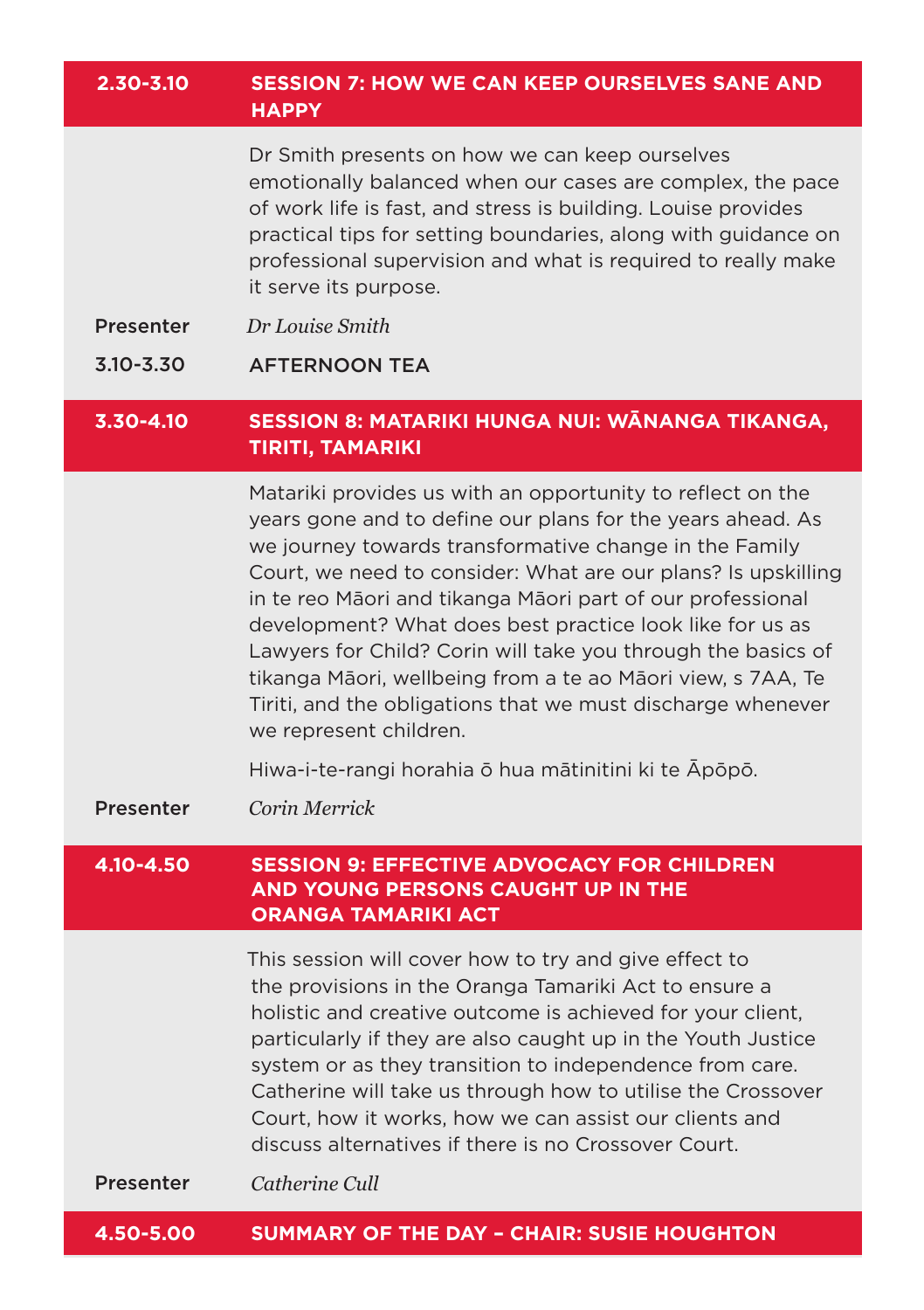

## *Susie Houghton, North Shore Legal Chambers, Auckland*

Susie has been practising Family Law for over 25 years. She has been part of the Family Law Section's Executive for the last five years, including one year as Deputy Chair. Susie is a part of the specialist panel of lawyers appointed by the New Zealand Central Authority to represent parents involved in Hague proceedings (child abduction) and has represented children in the Family Court and the High Court for the last 20 years. She is an NZLS-trained mediator and has a passion for trying to assist parties to resolve even the most difficult of disputes, through discussion and compromise.

#### **PRESENTERS**



## *Alex Ashmore, Ponsonby Chambers, Auckland*

Alex was admitted to the Bar in 1990 and commenced practice as a Barrister Sole in 2007. He has specialised in Family Law for over 20 years, with a particular focus on child abduction, child representation and appellate work. Alex has presented numerous papers on these subjects within New Zealand and in the United Kingdom.



## *Dr Sarah Calvert, Waikato University, Auckland*

Dr Sarah Calvert PhD. Distinguished Scholar – Waikato University, is a Registered Clinical Psychologist who has worked for 35 years specialising in working with those impacted by trauma and with children and their families. She has worked for Oranga Tamariki in specialist roles and now principally works doing Family Court-related work, work for ACC and supervision. Sarah has always been involved in researching in her areas of interest and that research has been published internationally. She has recently authored a chapter in a publication on the Hague Convention on Child Abduction to be published later this year.



## *Pip Cobcroft, St Marys Chambers, Auckland*

Pip is a Family Law Barrister who specialises in all aspects of Family Law litigation in the Family Court and High Court jurisdictions. She has a particular focus on complex and high conflict parenting disputes, entrenched post separation dynamics for children, resist/refuse dynamics, relationship property and post separation financial support. Pip is a Senior Lawyer for Child and she is a keen proponent for skilled advocacy in family law disputes and for lawyers who act for children to have a working understanding of concepts in the psychological literature.



#### *Vivienne Crawshaw QC, Hobson Chambers, Auckland*

Vivienne has been in practice in litigation since 1988 and focuses primarily on relationship property and child custody cases. She has appeared in numerous hearings, at first instance and appellate level. Vivienne has presented at NZLS CLE and other conferences. She took silk in 2018.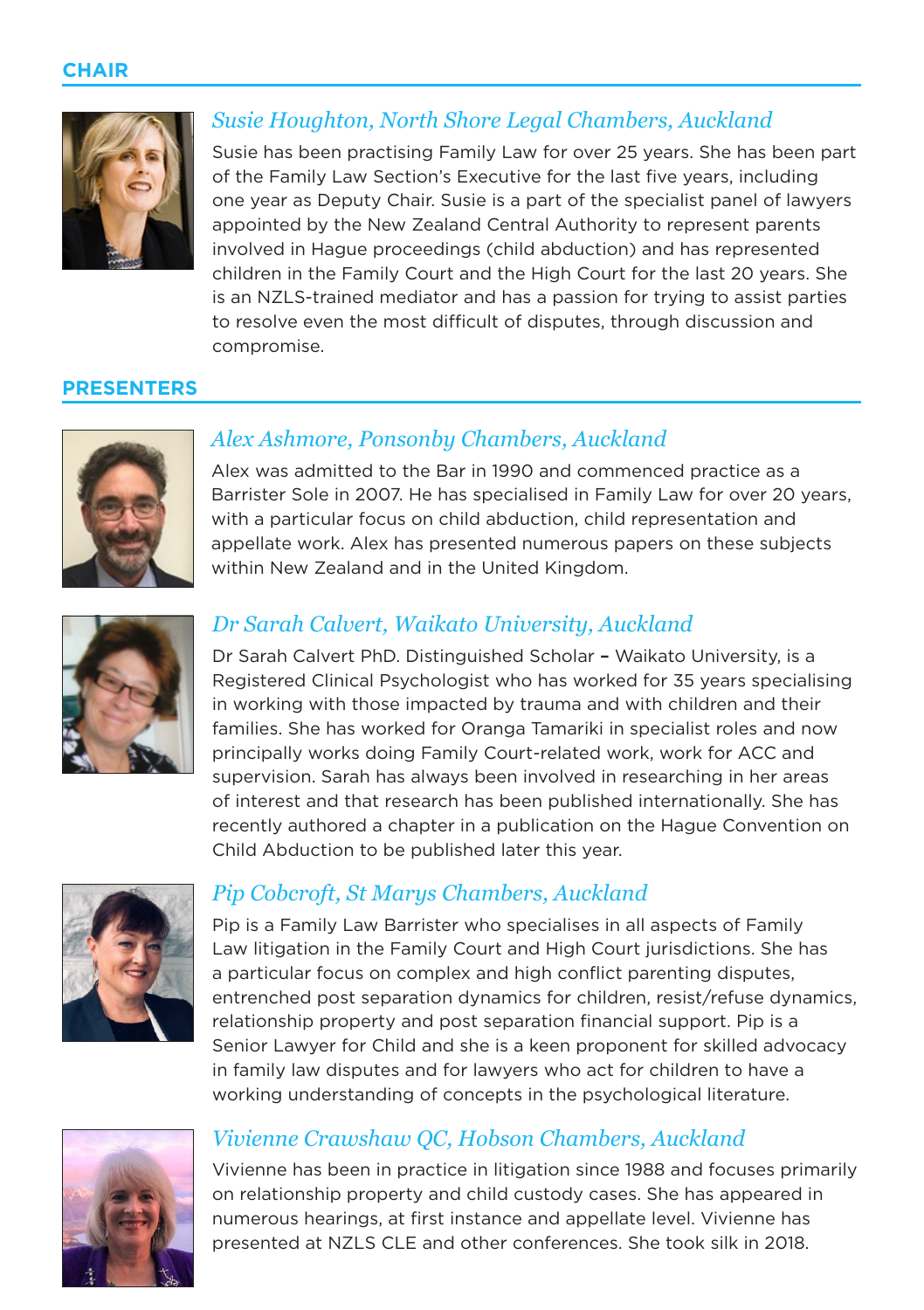#### **PRESENTERS**



### *Catherine Cull, Barrister Sole, Kaikohe*

Catherine is currently a Criminal Barrister conducting Judge Alone and Jury Trials for all levels of crime and was appointed to the Crown Prosecutors Panel (Whangarei) in 2021. In addition she has been a Lawyer for Child since 1990, Faculty Member of NZLS CLE Litigation Skills Programme since 1989 (Course Director in 2001 and 2002), and a Youth Advocate since 2004. Catherine helped establish, with Judge Lindsay, the Crossover Court in both Whangarei and Kaikohe Court.



#### *His Honour Judge Alan Goodwin, District Court, Manukau*

His Honour Judge Goodwin was appointed to the Manukau District Court in 2016 where he sits in Family and Criminal Courts. He is currently a member of the Principal Family Court Judge's advisory board. Prior to his appointment, Judge Goodwin was a Partner and Managing Partner at Corban Revell until practising as a Barrister Sole in Newmarket. He has practised family law in New Zealand since 1994 and has presented at a number of Family Law conferences and for NZLS CLE.



#### *Dr Deb Inder, Inder Family Law, Wanaka*

Admitted to the Bar in 1998, Dr Deb Inder is a Barrister and Accredited Mediator. She conducts both Family Dispute Resolution (FDR) and private mediations and regularly appears in the Family Court as Court Appointed Lawyer for Child and on behalf of clients. Most recently Deb has undertaken the child participation stocktake for the Ministry of Justice providing a report that focuses on the types of processes children are currently participating in under the Care of Children Act 2004 and the FDR Act 2013. This report has addressed best practice advice and identifying where New Zealand practice differs from best practice.



#### *His Honour Judge Antony Mahon, Family Court, Manukau*

His Honour Judge Mahon has been a Family Court Judge since 2015 and sits in Manukau. Prior to his appointment, he specialised in all aspects of Family Law with a particular interest in children's rights. Judge Mahon co-presented the Lawyer for Child workshop from 2006 until 2013 and was Chair of the Family Law Section from 2010 to 2012.



#### *Corin Merrick, Matariki Chambers, Auckland*

Corin (Ngāti Whare, Waikato, Maniapoto, Raukawa) is a graduate of Kōhanga Reo, Kura Kaupapa Māori, and Te Panekiretanga o Te Reo. She is a barrister at Matariki Chambers. Corin co-authored the first te reo Māori handbook for the law – *Kia Kākano Rua te Ture*. She is on the teaching faculty for the immersion reo programmes at Te Kura Kaiwhakawā and Te Hunga Rōia Māori. Corin undertakes Court-appointed work including lawyer for child, counsel to assist (assisting on matters where tikanga and the law intersect), and as a youth advocate. She is part of the Te Korimako Legal Education team.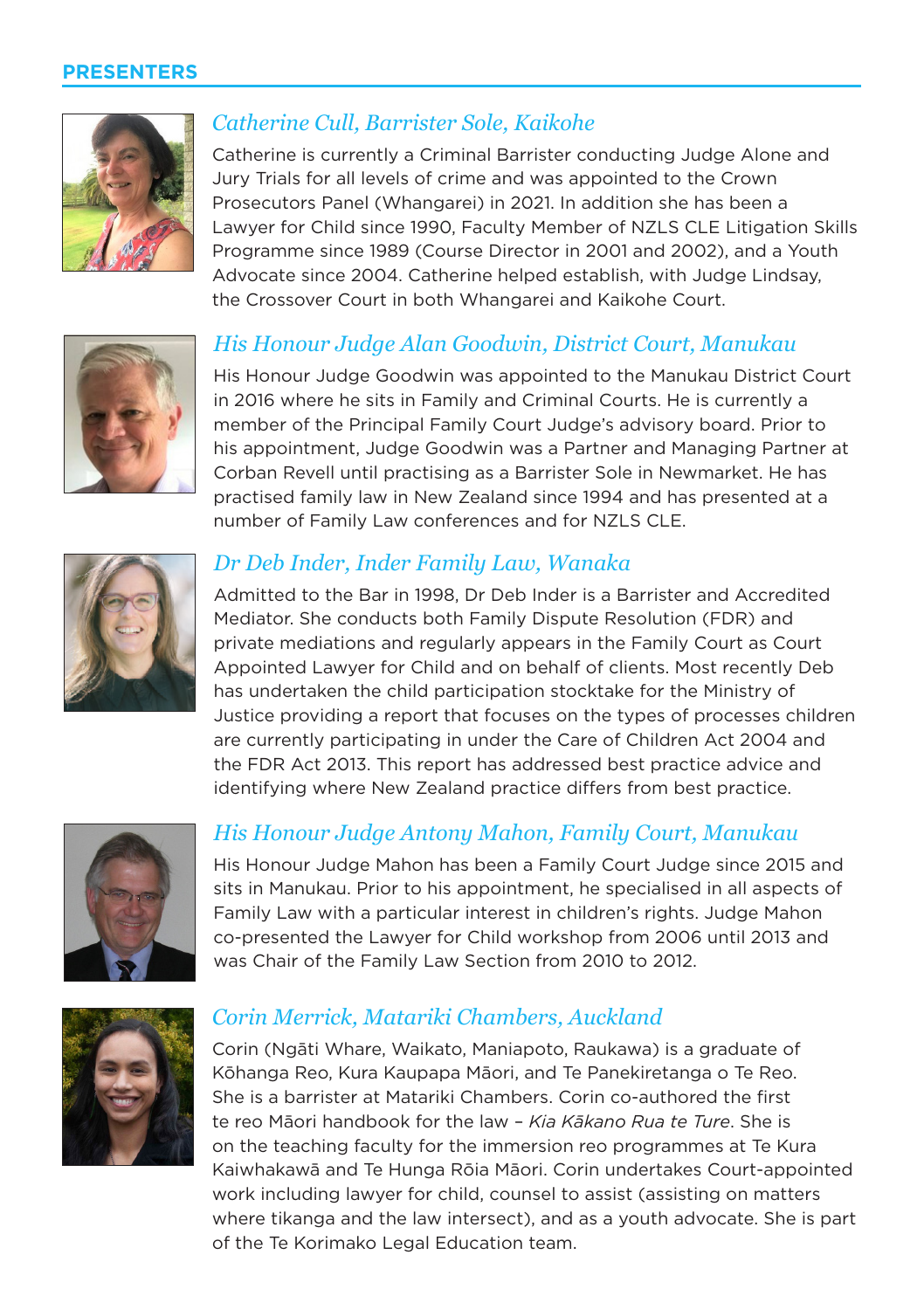#### **PRESENTERS**



## *Her Honour Judge Jacquelyn Moran, Principal Family Court Judge, Wellington*

Her Honour Judge Jacquelyn (Jackie) Moran was appointed a Family Court Judge in 2003 and became Principal Family Court Judge in November 2018. She is New Zealand's fifth Principal Family Court Judge and the first woman appointed to the role since the Family Court's establishment in 1981. Judge Moran practised for 23 years mainly in Family Law was a member of Canterbury Family Justice Network and took an active role in designing and rolling out nationally the Early Intervention Process to deal efficiently with Care of Children Act 2004 proceedings.



## *Dr Louise Smith, Clinical Psychologist, Central Otago*

Dr Louise Smith is a Clinical Psychologist, holds both a doctorate in psychology and a post graduate diploma in clinical psychology and has been a specialist report writer for the Family Court since 1994. She is an accredited Cognitive Analytic Therapy practitioner and supervisor, as well as continuing to offer cognitive behavioural therapy. Louise is accredited to work with clients for ACC. She provides therapeutic work with a variety of issues (anxiety, depression, OCD, recovery following trauma or abuse, grief, identity issues, self-harm, relational issues, etc).



#### *Catherine Townsend, St Marys Chambers, Auckland*

Catherine is a senior Family Law Barrister based in Auckland. She undertakes both private and Court-appointed work. Catherine is frequently appointed to represent children in Family Court proceedings as Senior Lawyer for Child(ren), and receives appointments as Counsel to Assist the Court. She has acted as Lawyer for Child for over 25 years. Catherine has a strong interest in and appreciation of child development and endeavours to incorporate this into her practice as Lawyer for Child.



#### *April Trenberth, Clinical Psychologist, Auckland*

April is a Clinical Psychologist with 37 years experience in a wide range of settings including mental health inpatient and outpatient services, child and family services, general private practice, Family Court specialist reports, Family Court specialist counselling, and Oranga Tamariki psychological reports. She supervises the professional and clinical work of psychologists, lawyers, social workers, youth workers, and counsellors. April is a co-presenter at the NZLS CLE training course for lawyers who wish to be approved as Lawyer for Child.